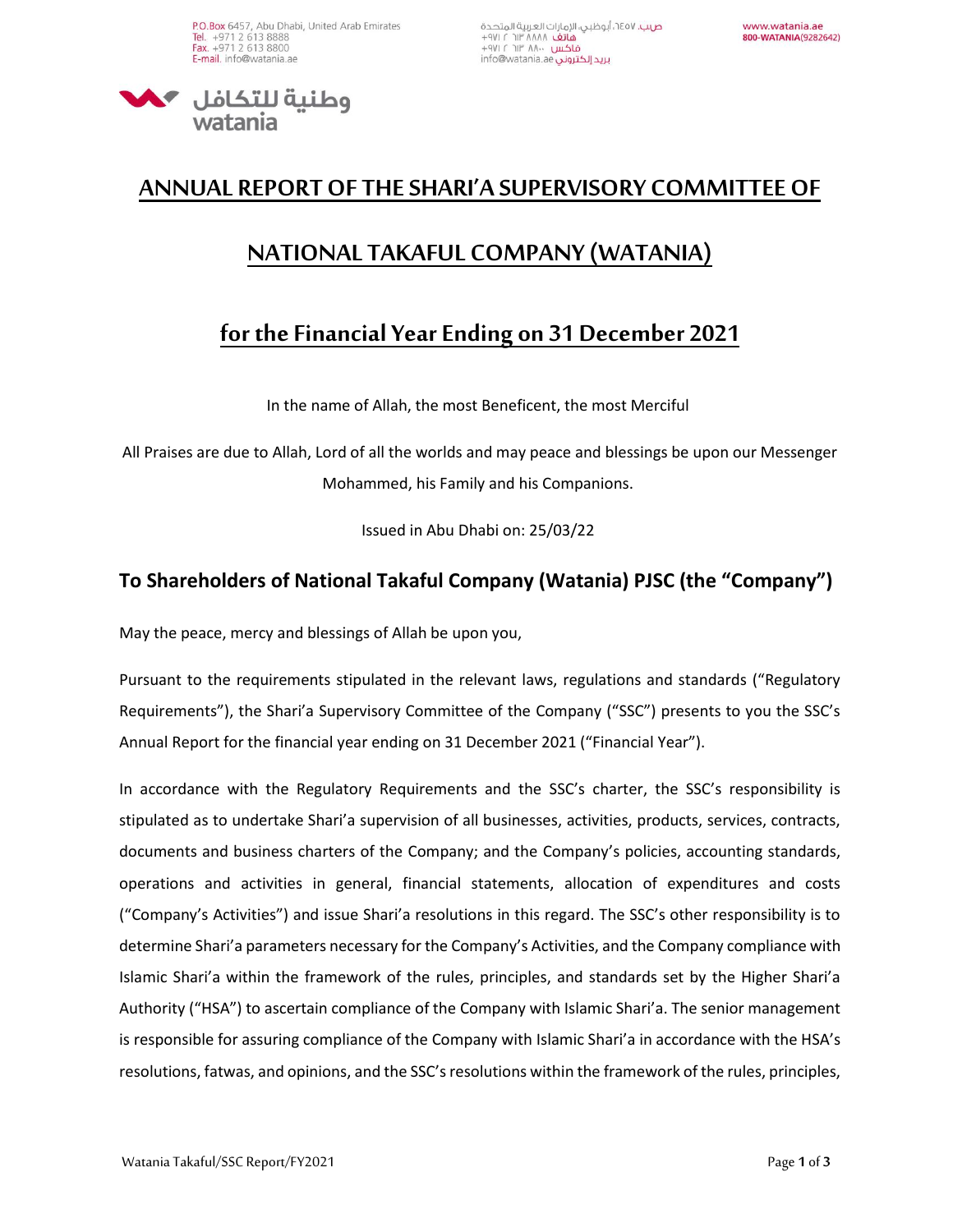

and standards set by the HSA ("Compliance with Islamic Shari'a") regarding the Company's Activities, and the Board of Directors ("Board") bears the ultimate responsibility in this regard.

The SSC undertook Shari'a supervision of the Company's Activities, through Internal Shari'a Control, in accordance with the SSC's authorities and responsibilities, and pursuant to the Regulatory Requirements in this regard. Works of the SSC included the following:

- Providing fatwas, opinions and resolutions on matters presented to the SSC in relation to the Company's Activities.
- Monitoring compliance of policies, procedures, accounting standards, product structures, contracts, documentation, business charters, and other documentation submitted by the Company to the SSC for approval.
- Ascertaining the level of compliance of allocation of expenditures and costs, and distribution of the percentage of the Company's Commission (fees) due on Wakala and Mudaraba is determined according to the Takaful Insurance System issued by the Insurance Authority No. 4 of 2010.
- Supervision through Internal Shari'a Control of the Company's Activities including executed transactions, adopted procedures on the basis of samples selected from executed Takaful policies, and reviewing reports submitted in this regard.
- Providing directives to relevant parties of the Company to rectify (where possible) findings cited in the Shari'a audit reports submitted by Internal Shari'a Audit.
- Specifying the amount of Zakat due on each of the Company's share, the amount of Zakat due on shareholders. The amount payable for each share for the Financial Year ending on December 31, 2021, is approximately (**0.0125**) fils.

The SSC sought to obtain all information and interpretations deemed necessary in order to reach a reasonable degree of certainty that the Institution is compliant with Islamic Shari'a.

The SSC acknowledges that it has carried out all of its duties independently and with the support and cooperation of the senior management and the Board of the Company and the SSC received the required assistance to access all documents and data, and to discuss all amendments and Shari'a requirements.

Premised on information and explanations that were provided to us with the aim of ascertaining compliance with Islamic Shari'a, the SSC has concluded with a reasonable level of confidence, that the